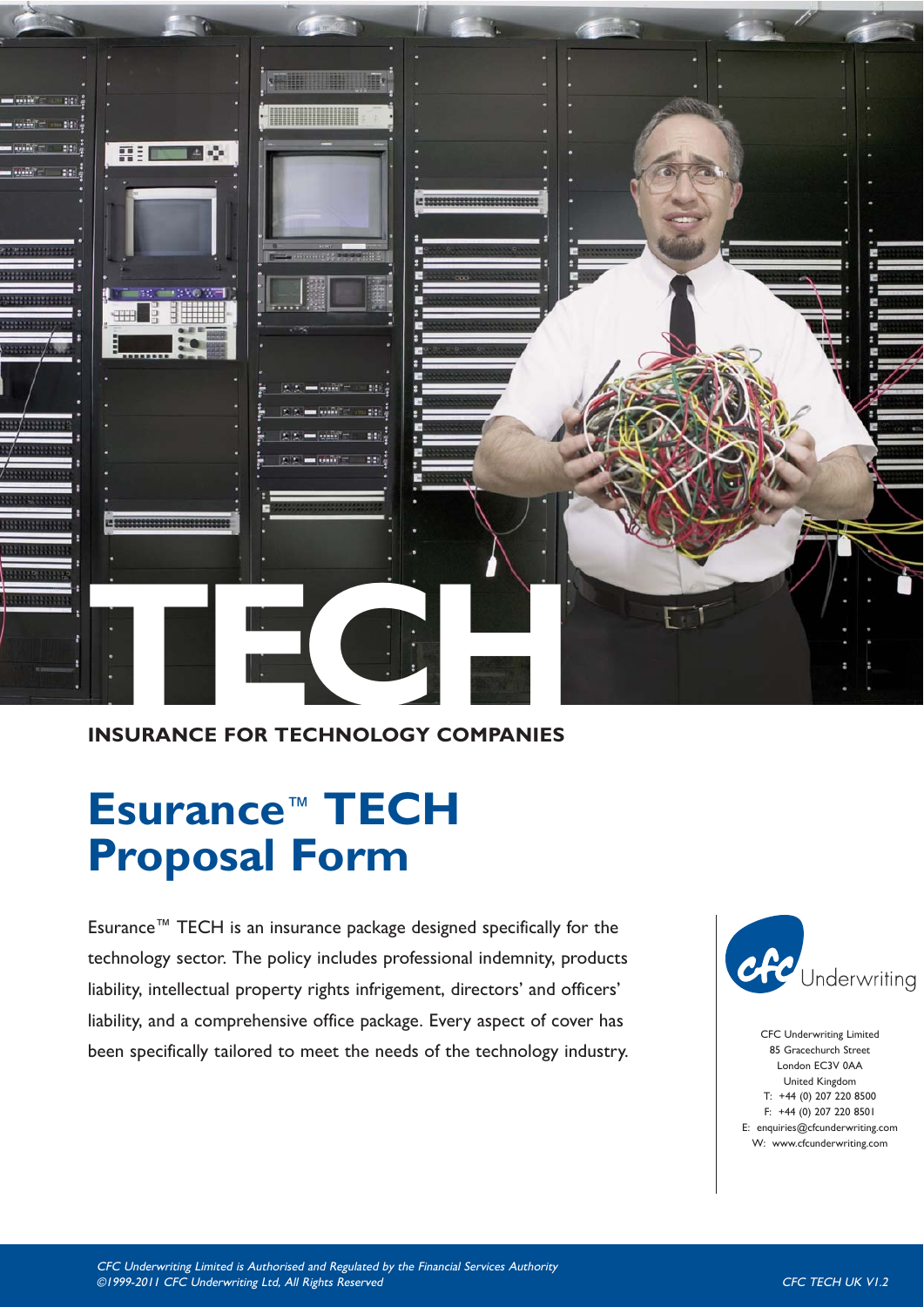

# **INSURANCE FOR TECHNOLOGY COMPANIES**

# **PROPOSAL FORM**

#### **INTRODUCTION**

The purpose of this proposal form is for us to find out who you are and to obtain information relevant to the cover provided by the Esurance**®** TECH policy. Completion of this proposal form does not oblige either party to enter into a contract of insurance.

Insurance is a contract of utmost good faith. This means that the information you provide in this proposal form must be complete, accurate and not misleading. It also means that you must tell us about all facts and matters which may be relevant to our consideration of your application for insurance. Any failure by you in this regard may entitle us to treat this insurance as if it never existed. If a contract of insurance is agreed between you and us this proposal form will form the basis of the contract.

Important: This Policy provides Professional Indemnity insurance on a claims made basis. A claim must be first made against the Insured and notified to us during the period of the policy to be covered. This Policy does not cover any professional indemnity claim arising out of any actual or alleged wrongful act occurring before the retroactive date.

#### HOW TO COMPLETE THIS FORM

Whoever fills out the form must be a principal, partner or director of the applicant firm and should make all the necessary enquiries of their fellow partners, directors and employees to enable all the questions to be answered.

If you require any extra space to complete the answers to questions contained within this application form please continue your response in the Additional Information section at the back of the form. Once you have completed the form please return directly to your insurance broker.

#### SECTION 1: COMPANY DETAILS

1.1 Please state the name and address of the principal Company for whom this insurance is required. Cover is also provided for the subsidiaries of the principal Company, but only if you include the data from all of these subsidiaries in your answers to all of the questions in this form.

| Insured company:                                       |                                                                                                    |           |
|--------------------------------------------------------|----------------------------------------------------------------------------------------------------|-----------|
| Contact name:                                          |                                                                                                    |           |
| Address:                                               |                                                                                                    |           |
|                                                        |                                                                                                    |           |
| Postcode:                                              |                                                                                                    |           |
| Telephone:                                             | Email address:                                                                                     |           |
| Fax:                                                   | Website:                                                                                           |           |
| 1.2 Please state the number of employees:              |                                                                                                    |           |
|                                                        | Please answer question 1.3 only if you require Employers' Liability cover.                         |           |
| 1.3 a) Please state your Employer Reference No. (ERN): |                                                                                                    |           |
| b) Do you have any subsidiaries in the UK?             |                                                                                                    | Yes<br>No |
|                                                        | If 'yes', please complete the Supplementary Information section at the back of this proposal form. |           |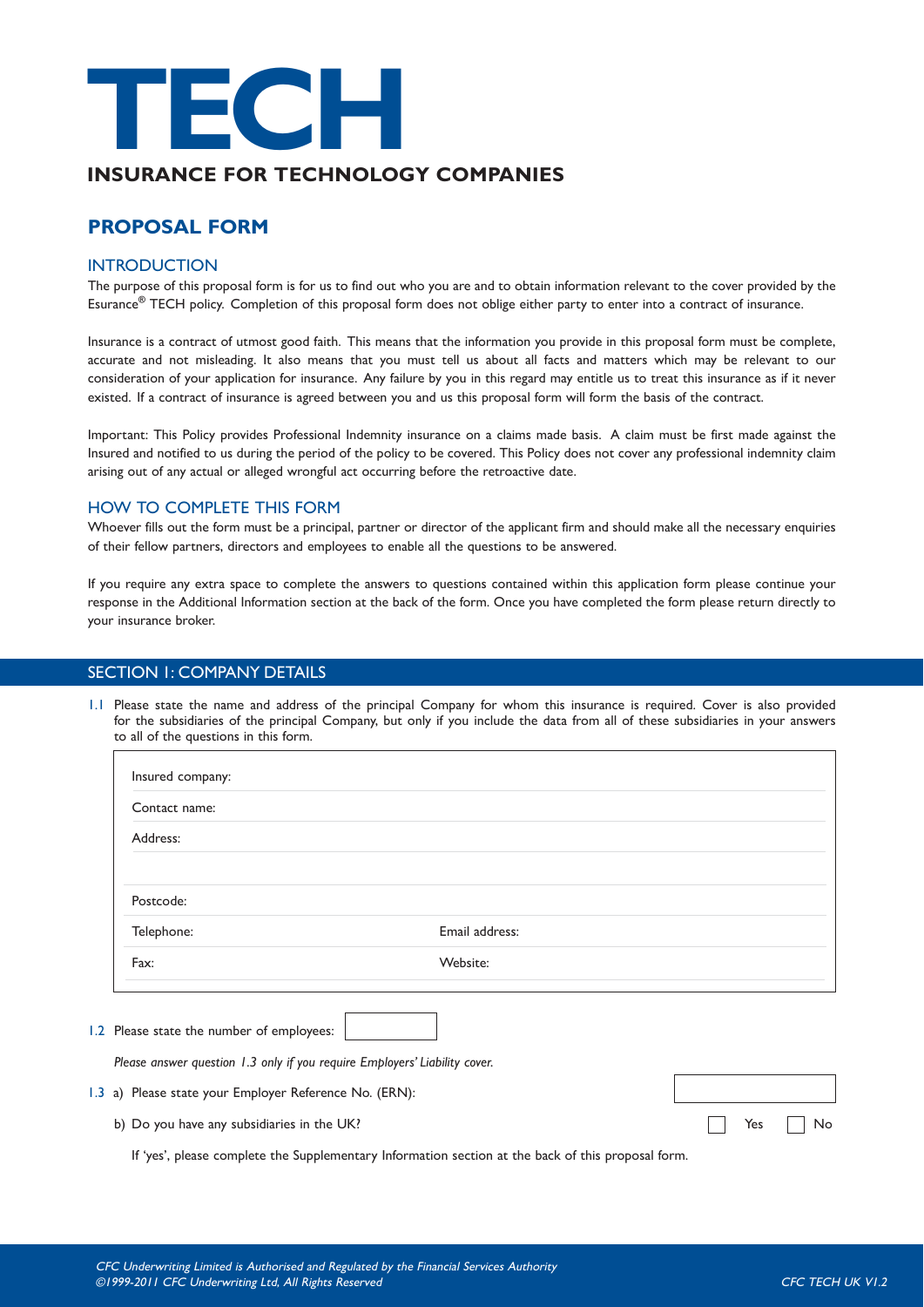1.4 Please tick here if you would like to receive the 'CFC Underwriting Technology Risk' email newsletter. *Please note that we will not use your email address for any purpose whatsoever, other than to send you this newsletter. You can unsubscribe at any time.*

Please enter the email address to send this to (if different from e-mail address given above):

1.5 Please state your fees received in respect of the following years:

|                                     | Last complete<br>financial year | Estimate for current<br>financial year | Estimate for next<br>financial year |
|-------------------------------------|---------------------------------|----------------------------------------|-------------------------------------|
| Domestic turnover:                  |                                 |                                        |                                     |
| USA turnover:                       |                                 |                                        |                                     |
| Other territory turnover:           |                                 |                                        |                                     |
| Total turnover:                     |                                 |                                        |                                     |
| Profit (Loss):                      |                                 |                                        |                                     |
|                                     |                                 |                                        |                                     |
| Date of company financial year end: |                                 | Currency:                              |                                     |

#### SECTION 2: ACTIVITIES

2.1 Please briefly describe below the nature of your business activities: *If you have a brochure, or company literature, please attach to this form.*

#### 2.2 Please give details of the 5 largest contracts you have carried out in the past 3 years:

| Name<br>of client | <b>Business</b><br>of client | Nature of your work undertaken<br>for this contract | Your annual income<br>from this contract | Start<br>date | Completion<br>date |
|-------------------|------------------------------|-----------------------------------------------------|------------------------------------------|---------------|--------------------|
|                   |                              |                                                     |                                          | MM / YY       | <b>MM / YY</b>     |
|                   |                              |                                                     |                                          | MM / YY       | MM / YY            |
|                   |                              |                                                     |                                          | MM / YY       | MM / YY            |
|                   |                              |                                                     |                                          | MM / YY       | <u>mm / Yi</u>     |
|                   |                              |                                                     |                                          | MM / YY       | MM / YY            |

2.3 Approximately how many customers do you have?

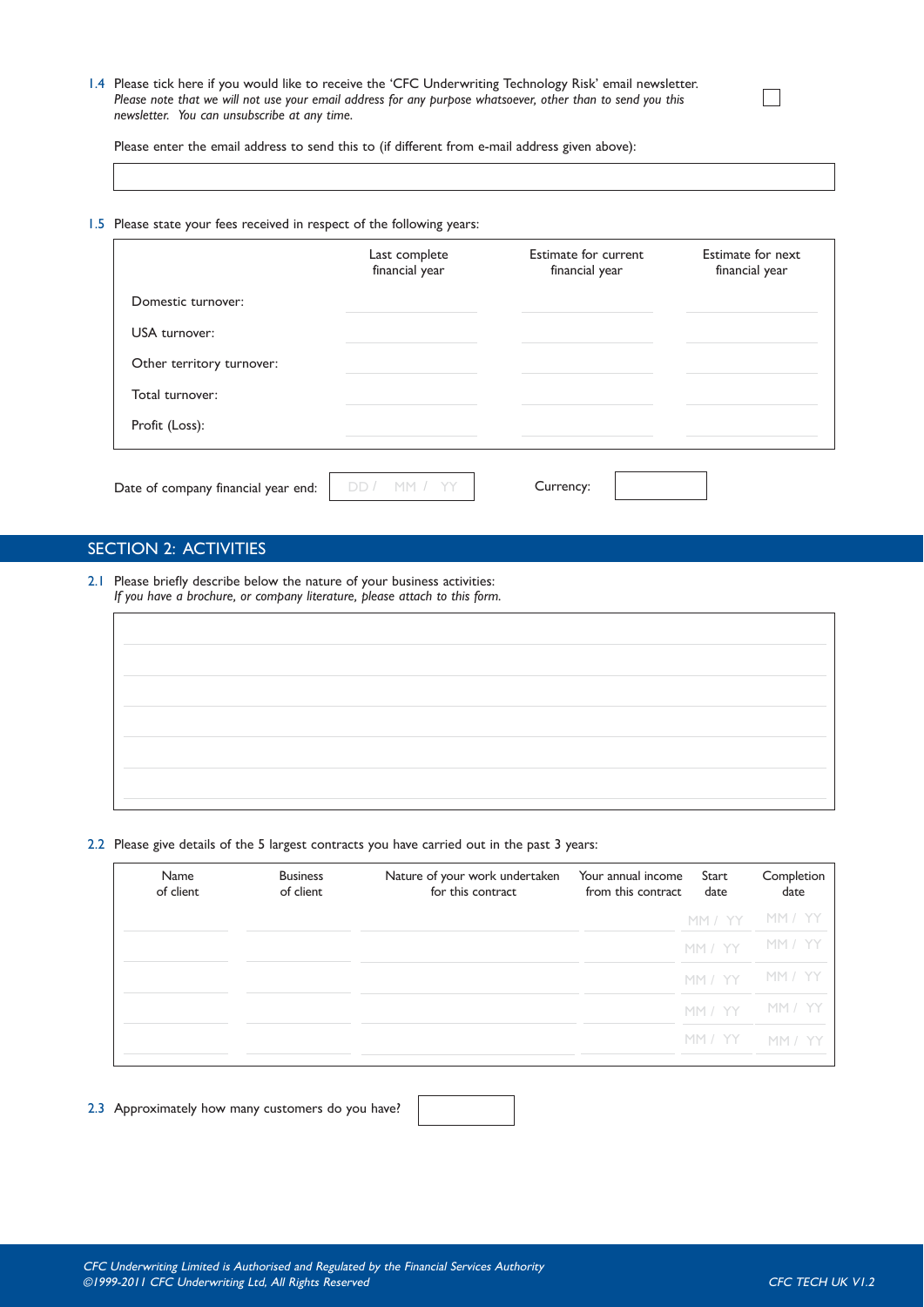#### 2.4 Are you involved in medical, aviation, financial, or telecommunications software?  $\Box$  Yes  $\Box$  No

If 'yes', please provide full details:

#### 2.5 Please provide a full breakdown of your total turnover by activity.

- a) Hardware
	- i. Manufacture and / or sale of own hardware:
	- ii. Distribution / re-sale of third party branded hardware:  $\%$
	- iii. Installation:  $\%$
	- iv. Maintenance:
- b) Software product sales
	- i. Sales of own brand shrink wrapped / off the shelf software:
	- ii. Distribution of other brand shrink wrapped / off the shelf software:
	- iii. Customisable software:  $\%$
- c) Software services
	- i. Installation, including configuration (no coding involved): %
	- ii. Customisation (including coding changes): %
	- iii. Maintenance:  $\%$
	- iv. Systems integration:  $\%$
	- v. End user applications:  $\%$
- d) Services
	- i. Consultancy:  $\%$
	- ii. Contract staff:  $\frac{1}{2}$  states in the state of  $\frac{1}{2}$  states in the state of  $\frac{1}{2}$  states in the state of  $\frac{1}{2}$
	- iii. Support services:  $\%$
	- iv. Project management:  $\%$
	- v. Training:  $\%$
	- vi. Data processing:  $\%$
	- vii. Data communication services:  $\%$
	- viii. Internet service provision or hosting provided by you:  $\%$
	- ix. Internet service provision or hosting provided by a third party:  $\frac{1}{2}$  service provided by a third party:
	- $x.$  Application service provision:  $\%$
- e) Other (please detail below):  $\%$

Description of other work: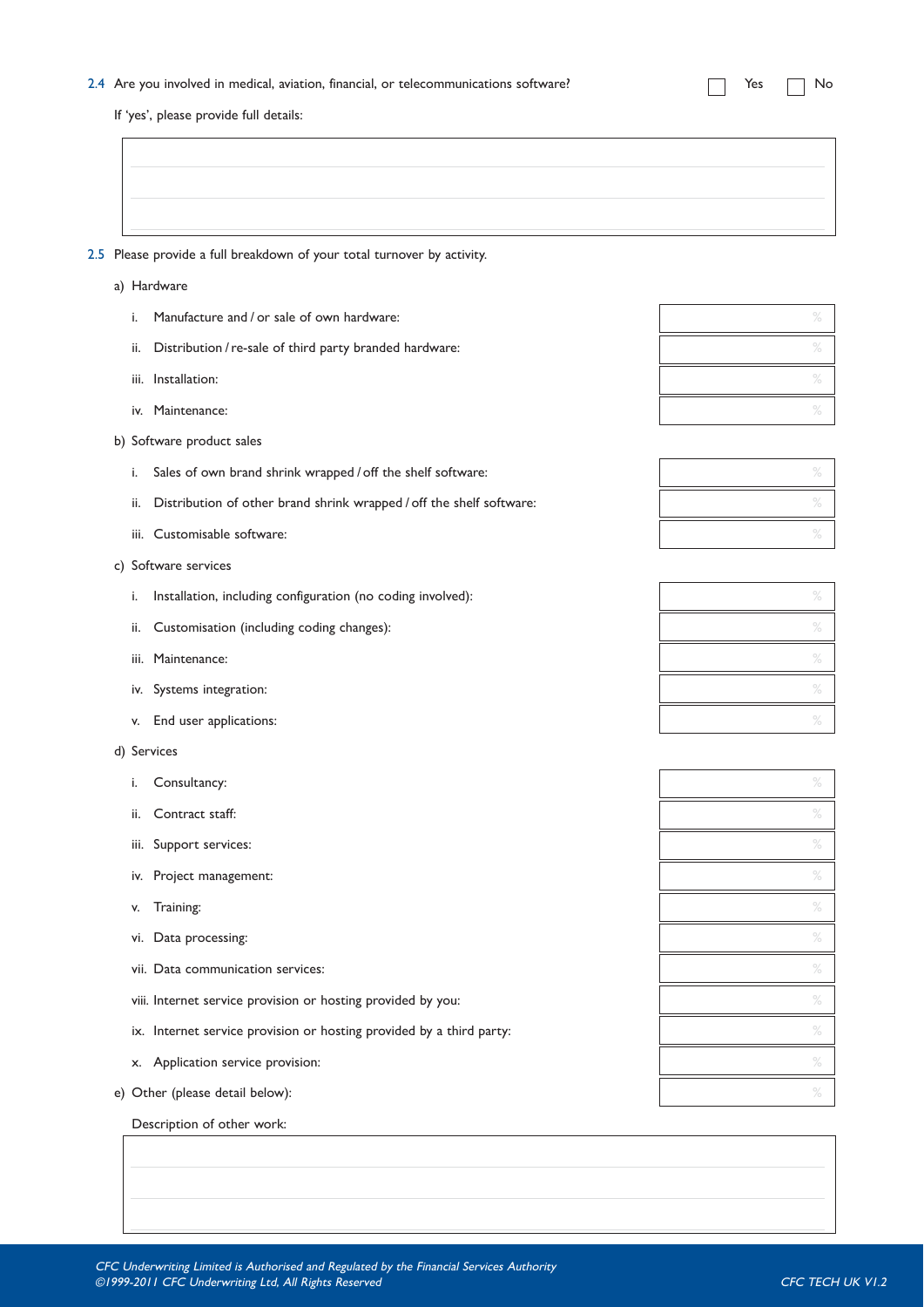|                  | SECTION 3: CONTRACT & RISK MANAGEMENT INFORMATION                                                                                                                                               |                                |     |    |
|------------------|-------------------------------------------------------------------------------------------------------------------------------------------------------------------------------------------------|--------------------------------|-----|----|
|                  | 3.1 Do you carry out work only under a written contract signed by every client?                                                                                                                 |                                | Yes | No |
|                  | If 'yes' then please supply a copy of your standard form of contract, or typical examples of contracts used.<br>If 'no' then please explain in what circumstances, and why:                     |                                |     |    |
|                  |                                                                                                                                                                                                 |                                |     |    |
| 3.2              | Do you ever accept contracts with your customers in which you accept liability for consequential<br>loss or financial damages greater than the value of the contract?                           |                                | Yes | No |
|                  | If 'yes', explain what percentage of your contracts this is applicable to and what these are capped at:                                                                                         |                                |     |    |
|                  |                                                                                                                                                                                                 |                                |     |    |
| 3.3 <sub>2</sub> | Do any of your contracts contain a service credit or liquidated damages regime?<br>If 'yes' please attach sample.                                                                               |                                | Yes | No |
| 3.4              | Are all your contracts reviewed by an appropriately qualified legal advisor prior to signature?                                                                                                 |                                | Yes | No |
| 3.5              | Is the delivery of any of your projects / contracts time critical (e.g. tied to a specific external event,<br>on the critical path for a larger project, tied to a major sporting event, etc.)? |                                | Yes | No |
|                  | If 'yes', please explain:                                                                                                                                                                       |                                |     |    |
|                  |                                                                                                                                                                                                 |                                |     |    |
|                  | 3.6 Could the failure of your product / services result in the loss of life or injury to a person?<br>If 'yes', please explain:                                                                 |                                | Yes | No |
|                  |                                                                                                                                                                                                 |                                |     |    |
| 3.7              | Could the failure of your product / services result in damage or destruction to any physical property?                                                                                          |                                | Yes | No |
|                  | If 'yes', please explain:                                                                                                                                                                       |                                |     |    |
|                  |                                                                                                                                                                                                 |                                |     |    |
| 3.8              | In the event that your product / service failed or delivery was delayed please select the response which best describes the<br>worst case scenario:                                             |                                |     |    |
|                  | Immediate and significant financial loss                                                                                                                                                        | Immediate minor financial loss |     |    |
|                  | Financial loss (not immediate)                                                                                                                                                                  | Insignificant financial loss   |     |    |
|                  | No financial impact                                                                                                                                                                             |                                |     |    |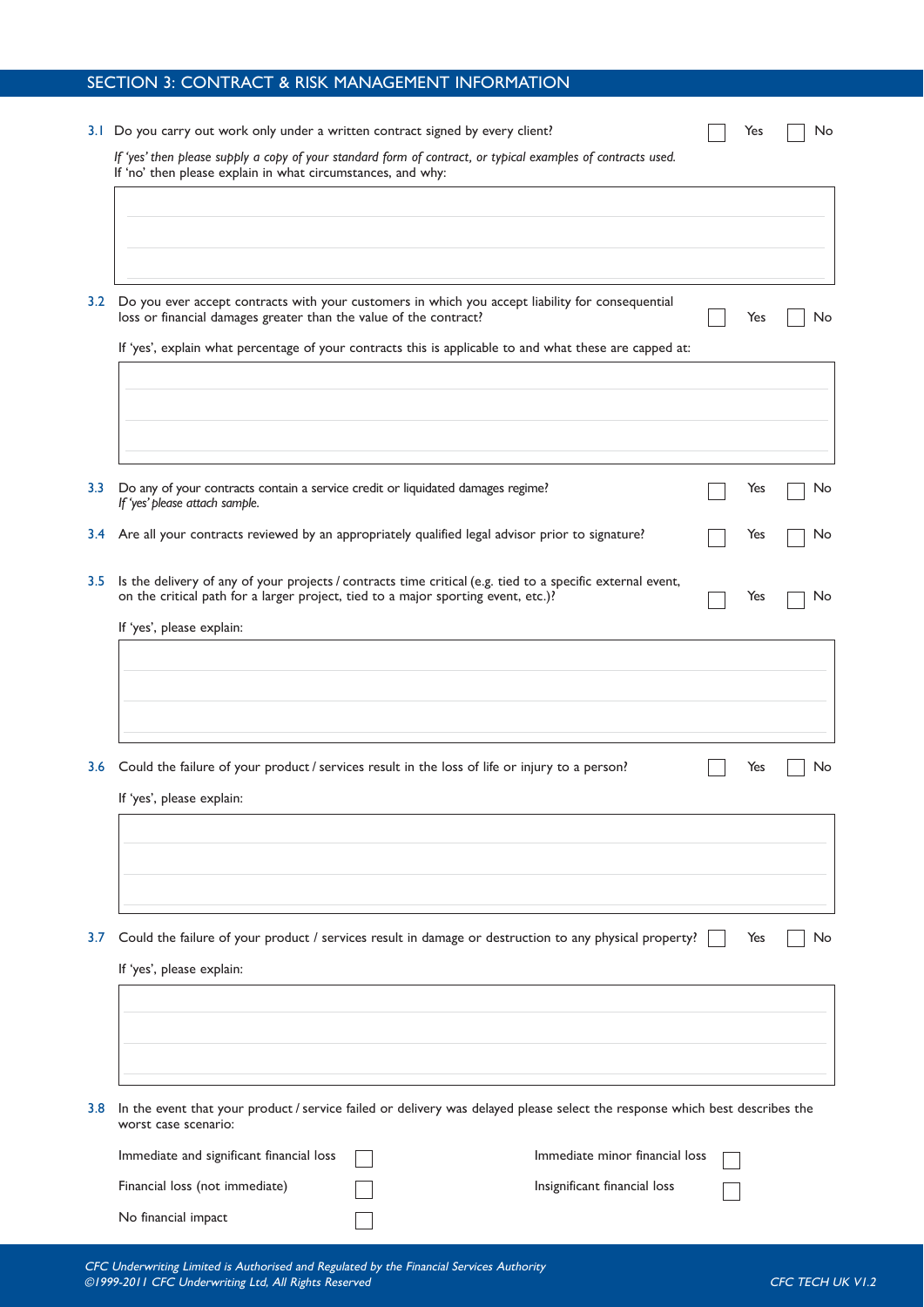| 3.9 What approximate percentage of turnover, in your current financial year will be paid to sub-contractors?     |  |                      |
|------------------------------------------------------------------------------------------------------------------|--|----------------------|
| 3.10 Do you ensure that sub-contractors have their own Professional Indemnity and Public Liability<br>insurance? |  | $\Box$ Yes $\Box$ No |

#### SECTION 4: PROPERTY & BUSINESS INTERRUPTION INSURANCE Only complete this section if you require this cover.

4.1 Please state the address of the premises to be insured (if different from the address given earlier):

| PREMISES I |           |
|------------|-----------|
| Address:   |           |
|            |           |
|            | Postcode: |
| PREMISES 2 |           |
| Address:   |           |
|            |           |
|            | Postcode: |

#### *Please continue on a separate sheet if more than 2 premises are to be insured.*

4.2 Please detail below any other party (such as a bank or building society) whose financial interest in the premises should be noted on the policy:

| Name of party:     |           |
|--------------------|-----------|
| Interest of party: |           |
| Address:           |           |
|                    | Postcode: |
|                    |           |

#### 4.3 Are all of the premises:

| a) Constructed with external walls of brick, stone or concrete and roofed with slate, tiles,                                                                     |     |    |
|------------------------------------------------------------------------------------------------------------------------------------------------------------------|-----|----|
| concrete, metal, asbestos or any other non-combustible material?                                                                                                 | Yes | No |
| b) Free from cracks or other signs of damage that may be due to subsidence, landslip or heave<br>and have not previously suffered damage by any of these causes? | Yes | No |
| c) In an area free from flooding and not near the vicinity of any rivers, streams or tidal waters?                                                               | Yes | No |
| d) In a good state of repair and occupied solely as offices?                                                                                                     | Yes | No |
| e) Self contained with a lockable entrance door?                                                                                                                 | Yes | No |
| f) Protected by an intruder alarm that is subject to an annual maintenance contract?                                                                             | Yes | No |

*NOTE: We may refuse to pay a claim if all of the devices for the security of your premises (including locks and the intruder alarm) are not put into full and effective operation whenever the premises are closed for business or left unattended.*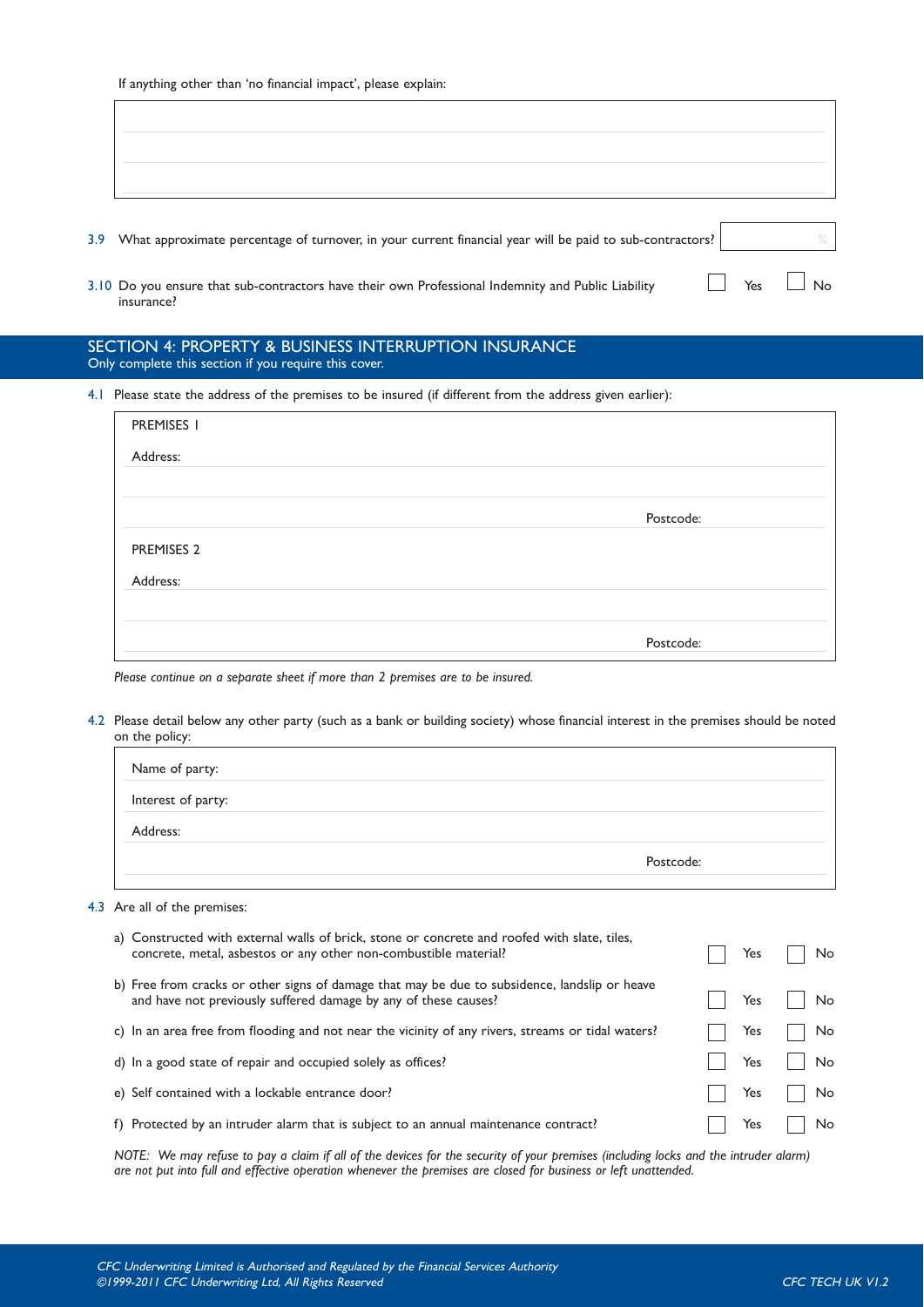| j) Fitted with sprinklers either fully or partially?                                                                                                                                           | Yes |  |
|------------------------------------------------------------------------------------------------------------------------------------------------------------------------------------------------|-----|--|
| NOTE: Assuming you have answered 'yes' to questions h) and i) above, it is important to keep records<br>of all relevant inspections as we may ask for evidence of these before paying a claim. |     |  |
| If you have answered 'no' to any of the above questions then please give further details:                                                                                                      |     |  |
|                                                                                                                                                                                                |     |  |
|                                                                                                                                                                                                |     |  |
|                                                                                                                                                                                                |     |  |

g) Heated by a conventional electric, gas, oil or solid fuel heating system?  $\Box$  Yes  $\Box$  No

electrician and any defect remedied? The Contraction of the Contraction of the Vest No. No. 1996. The No

the statutory requirements? The statutory requirements?

h) Fitted with electrical installations which are inspected at least every 5 years by a qualified

i) Lifts, boilers, steam and pressure vessels inspected and approved to comply with all of

#### 4.4 Please detail the amounts to be insured below for each premises:

*NOTE: The amounts insured you state below should be the full rebuilding or replacement cost in each of the categories. If you understate these amounts you will be under-insuring and we may not pay the full amount of your claim. It is therefore essential that these amounts are as close to the true values of the insured items as possible.*

| <b>ITEM</b>                                                                        | AMOUNT INSURED PREMISES I | <b>AMOUNT INSURED PREMISES 2</b> |
|------------------------------------------------------------------------------------|---------------------------|----------------------------------|
| Main building:                                                                     |                           |                                  |
| Landlord's fixtures & fittings<br>and tenant improvements:                         |                           |                                  |
| Personal computers, printers and<br>ancillary computer equipment<br>at the office: |                           |                                  |
| All other contents at the office:                                                  |                           |                                  |
| Portable computers and associated<br>equipment at home / away<br>from the office:  |                           |                                  |
| All other contents at home / away<br>from the office:                              |                           |                                  |

4.5 Please state, in respect of portable computers and associated equipment at home / away from the office, the maximum value of any one item (not the total value of all items) of this type of property:

4.6 Please detail the amounts to be insured below for Business Interruption cover. Note that the maximum indemnity period available is 12 months. You should bear in mind how long it will take you to re-commence trading at another premises when stating the amount insured and indemnity period.

We provide our Business Interuption cover on a 'Flexible First Loss' basis. This is an innovative form of cover designed specifically for technology companies. Simply tell us how long it will take you to recover from a serious business interruption event (e.g. fire, flood, etc.) and how much it will cost you (consider additional costs incurred to get back up and running, potential loss of revenue, cost of project delays, and lost expenditure on R&D work).

| <b>ITEM</b>                                                                                                                                   | AMOUNT INSURED | <b>INDEMNITY PERIOD</b> |
|-----------------------------------------------------------------------------------------------------------------------------------------------|----------------|-------------------------|
| Business Interuption cover (loss of income,<br>project delay, R&D expenditure, increased costs<br>of working and outstanding debts combined): |                |                         |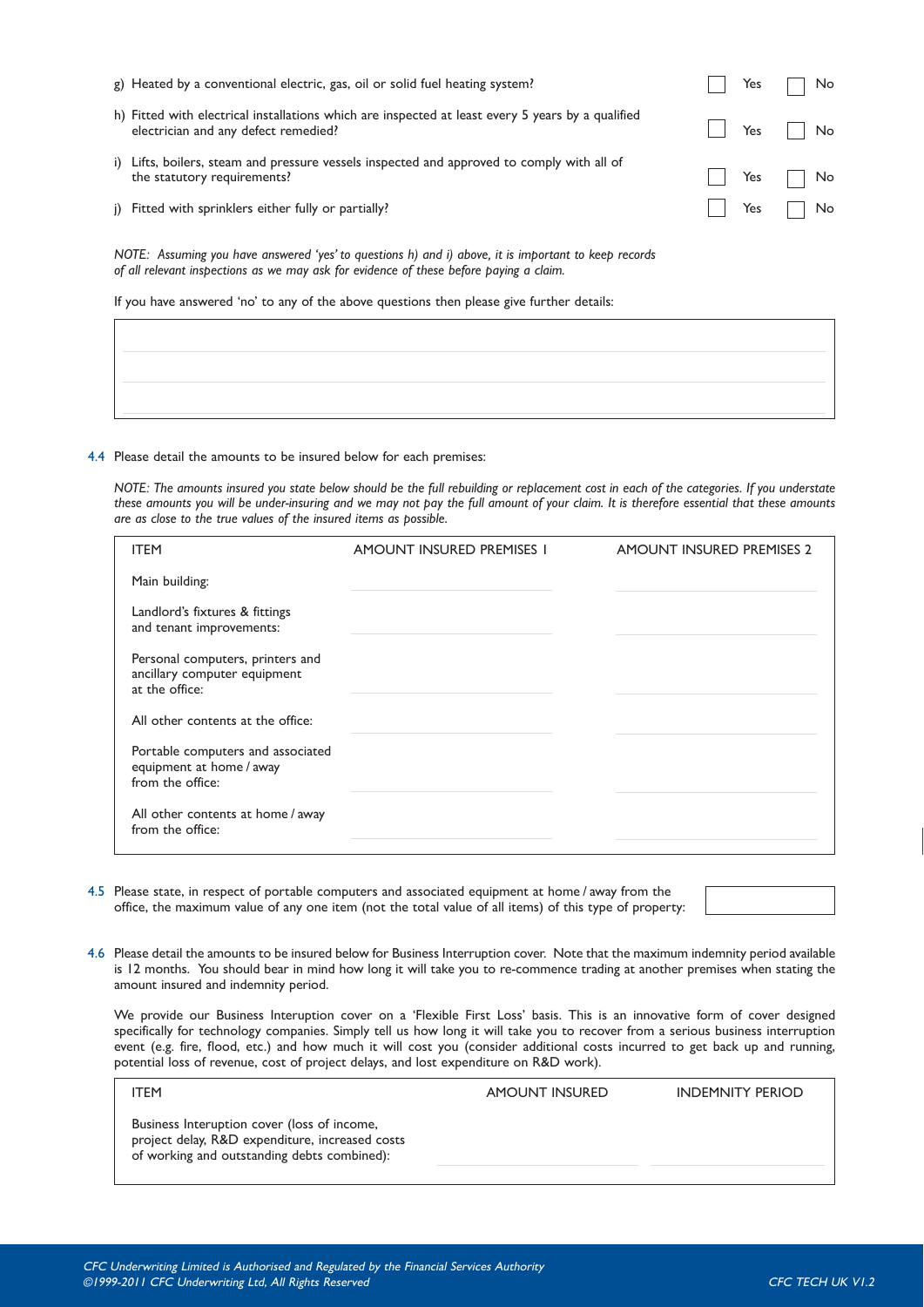#### SECTION 5: EMPLOYERS' LIABILITY & PUBLIC / PRODUCTS / POLLUTION LIABILITY INSURANCE Only complete this section if you require this cover.

| 5.1 Please state the following:                                                                                                                                   |           |
|-------------------------------------------------------------------------------------------------------------------------------------------------------------------|-----------|
| a) Your total estimated payroll for the next financial year:                                                                                                      |           |
| b) Your payroll relating to non-manual work away from your premises (such as consulting, programming or similar):<br>Please detail the nature of this work below: |           |
|                                                                                                                                                                   |           |
|                                                                                                                                                                   |           |
|                                                                                                                                                                   |           |
|                                                                                                                                                                   |           |
| c) Your payroll relating to manual work away from your premises:<br>Please detail the nature of this work below:                                                  |           |
|                                                                                                                                                                   |           |
|                                                                                                                                                                   |           |
|                                                                                                                                                                   |           |
|                                                                                                                                                                   |           |
| d) Your payroll relating to hazardous work away from your premises:<br>Please detail the nature of this work below.                                               |           |
|                                                                                                                                                                   |           |
|                                                                                                                                                                   |           |
|                                                                                                                                                                   |           |
| 5.2 In the course of an average working day are people, other than your employees, regularly<br>present on your premises?                                         | No<br>Yes |
| If 'yes', please describe the capacity in which these people are present below:                                                                                   |           |
|                                                                                                                                                                   |           |
|                                                                                                                                                                   |           |

### SECTION 6: CLAIMS EXPERIENCE & INSURANCE HISTORY

#### 6.1 Please provide details of your current insurance policies (unless you are already insured with CFC):

| Type of Insurance                 | <b>Expiry Date</b> | Limit | Excess | Premium | Insurer |
|-----------------------------------|--------------------|-------|--------|---------|---------|
| Professional Indemnity:           | DD / MM / YY       |       |        |         |         |
| Directors' & Officers' Liability: | DD / MM / YY       |       |        |         |         |
| Employers' Liability:             | DD / MM / YY       |       |        |         |         |
| Public / Products Liability:      | DD / MM / YY       |       |        |         |         |
| Property / Contents:              | DD / MM / YY       |       |        |         |         |
| <b>Business Interruption:</b>     | DD / MM / YY       |       |        |         |         |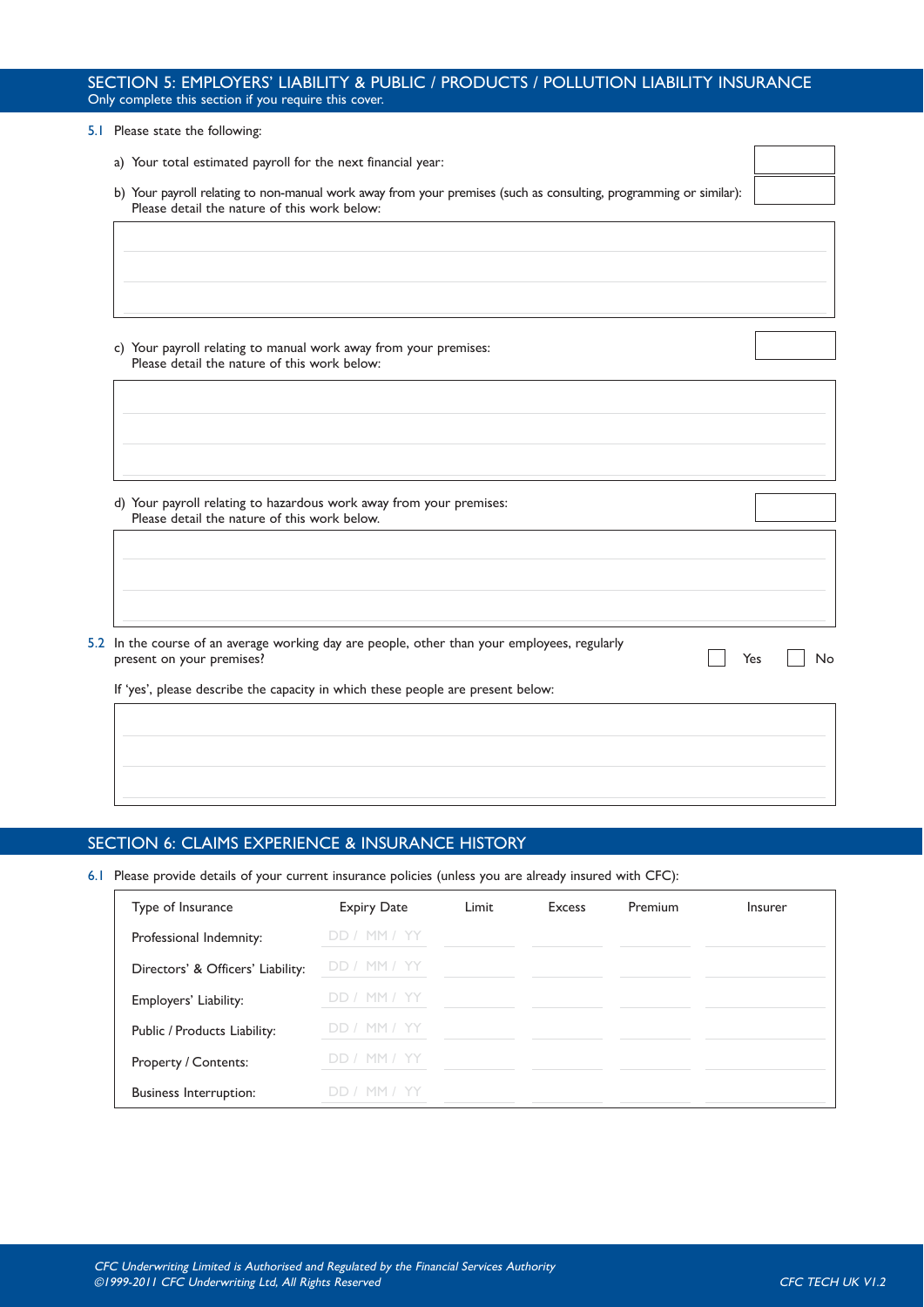6.2 What is the retroactive date on your current Professional Indemnity insurance (if applicable)?

 $DD / MM /$ 

6.3 If you do not currently have Professional Indemnity insurance please state the following:

|                   | OPTION I | OPTION 2 |
|-------------------|----------|----------|
| Limit required:   |          |          |
| Excess preferred: |          |          |

- 6.4 Regarding all of the types of insurance to which this proposal form relates AFTER ENQUIRY:
	- a) are you aware of any loss or damage, whether insured or not, that has occurred to any of the Companies to be insured (or to any existing or previous business of the partners or directors of any of the Companies to be insured) within the last 5 years; or
	- b) are you aware of any circumstances which may give rise to a claim against any of the Companies to be insured or any partners or directors thereof; or
	- c) have any claims or cease and desist orders been made against any of the Companies to be insured, or partners or directors thereof; or
	- d) have any partners or directors of the Companies to be insured been found guilty of any criminal, dishonest or fraudulent activity or been investigated by any regulatory body?

With reference to questions a, b, c and d above:  $\Box$  Yes  $\Box$  No

If the answer to the above is 'yes', then please attach full details including an explanation of the background of events, the maximum amount involved/claimed, the status of the claim(s) or circumstance(s) and any reserve(s) or payment(s) made by you and/or by Insurers, and the dates of all developments and payments.

#### SECTION 7: DECLARATION

- I declare that after proper enquiry the statements and particulars given above are true and that I have not mis-stated or suppressed any material fact.
- Iagree that this proposal form, together with any other material information supplied by me shall form the basis of any contract of insurance effected thereon.
- I undertake to inform Underwriters of any material alteration to these facts occurring before the completion of the contract.

Signed: Full name:

Position held: Date: Date: Date: Date: Date: Date: Date: Date: Date: Date: Date: Date: Date: Date: Date: Date: Date: Date: Date: Date: Date: Date: Date: Date: Date: Date: Date: Date: Date: Date: Date: Date: Date: Date: Dat

DD / MM / YY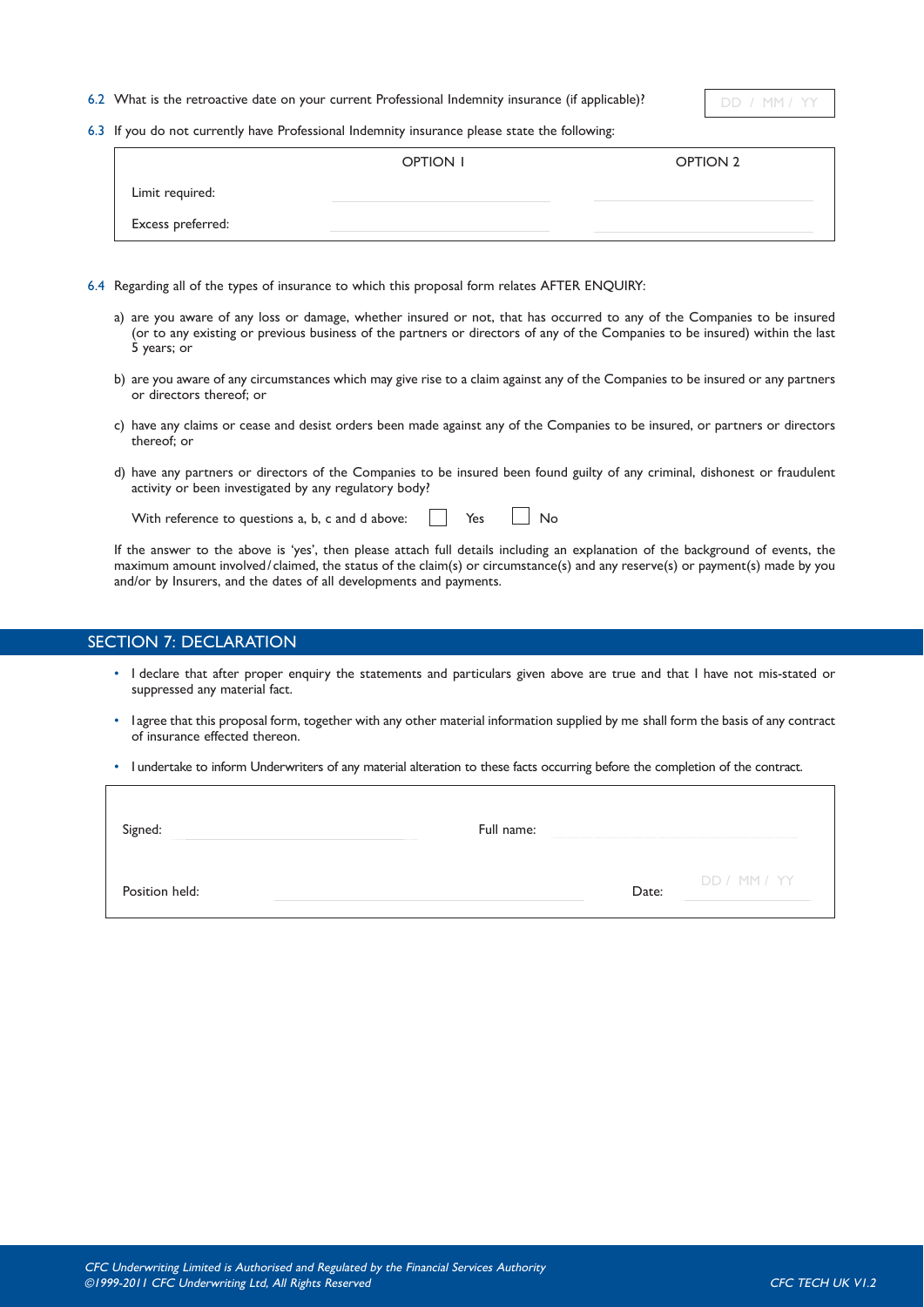## SUPPLEMENTARY INFORMATION

| <b>SUBSIDIARY I</b> |           |
|---------------------|-----------|
| Company name:       | ERN:      |
| Address:            |           |
|                     |           |
|                     |           |
|                     | Postcode: |
| <b>SUBSIDIARY 2</b> |           |
| Company name:       | ERN:      |
| Address:            |           |
|                     |           |
|                     |           |
|                     | Postcode: |
| <b>SUBSIDIARY 3</b> |           |
| Company name:       | ERN:      |
| Address:            |           |
|                     |           |
|                     | Postcode: |
|                     |           |
| <b>SUBSIDIARY 4</b> |           |
|                     |           |
| Company name:       | ERN:      |
| Address:            |           |
|                     |           |
|                     | Postcode: |
|                     |           |

*If you have more than 4 subsidiaries please continue your response in the Additional Information section.*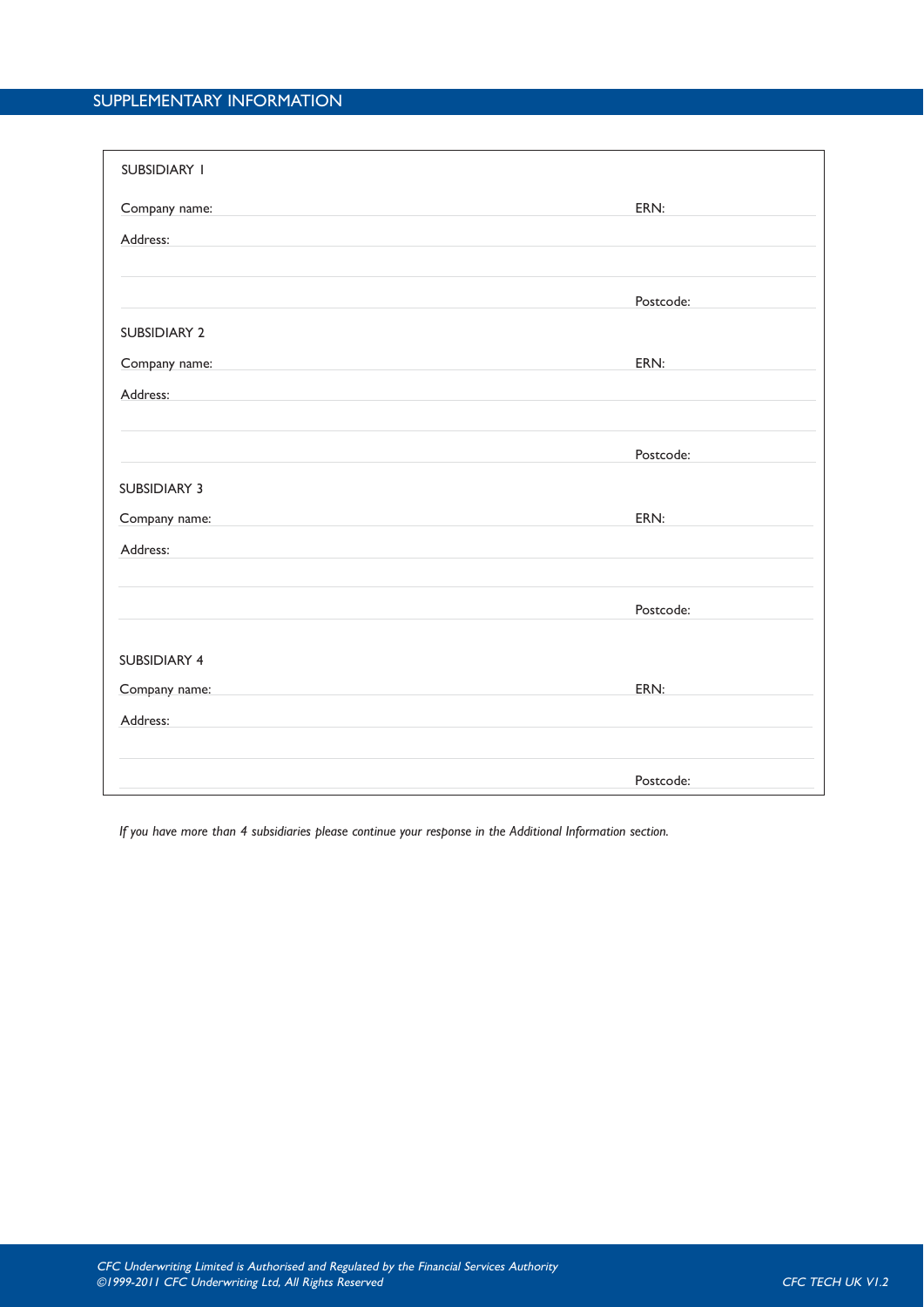ADDITIONAL INFORMATION: